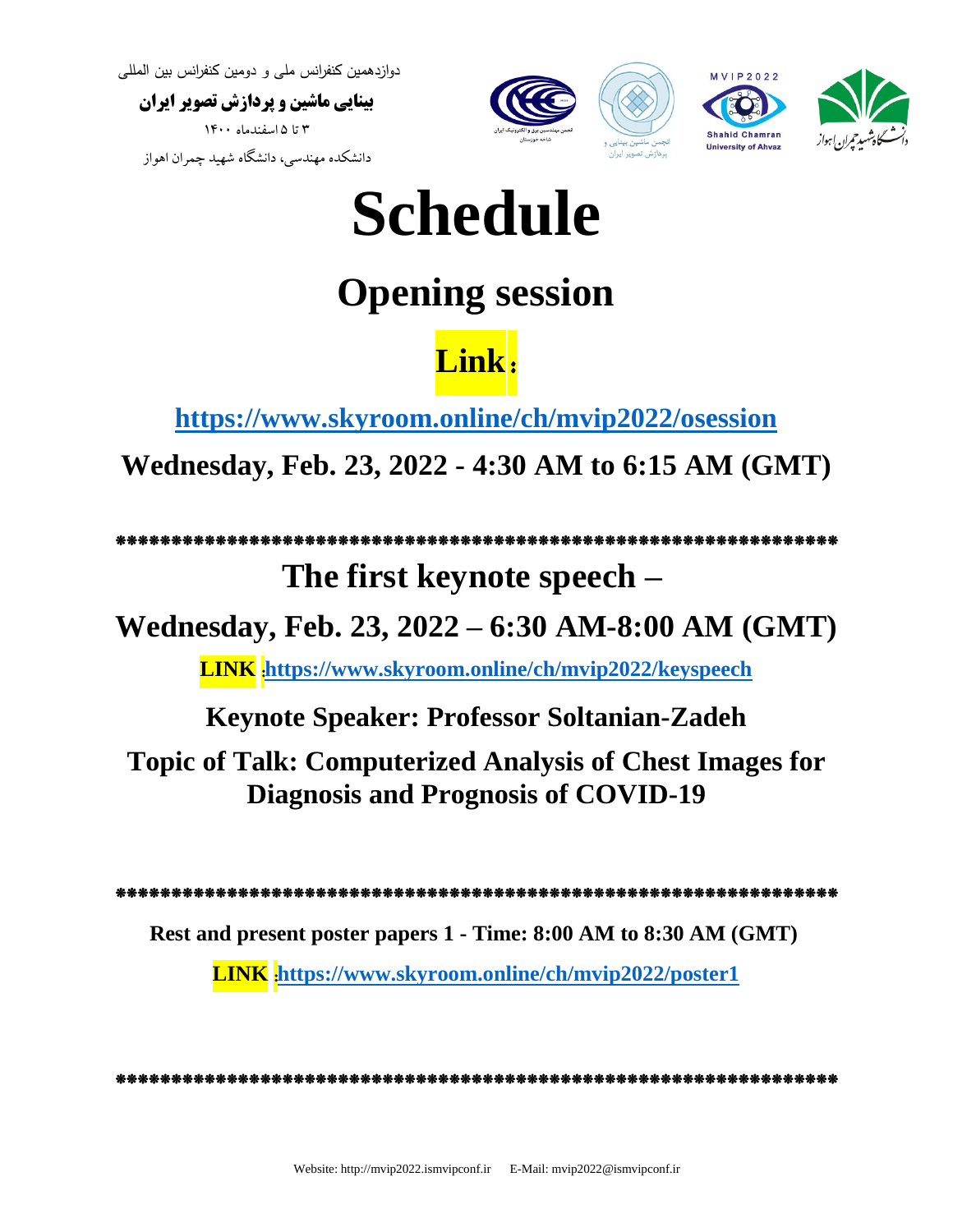**بینایی ماشین و پردازش تصویر ایران**  3 تا 5 اسفندماه 1400 دانشکده مهندسی، دانشگاه شهید چمران اهواز



### **Oral presentation sessions 1 - Time: 8:30 AM to 9:30 AM (GMT)**

### **4 simultaneous sessions**

**LINK1** <https://www.skyroom.online/ch/mvip2022/mvip1>

**LINK2** : **<https://www.skyroom.online/ch/mvip2022/mvip2>**

**LINK3** : **<https://www.skyroom.online/ch/mvip2022/mvip3>**

**LINK4** : **<https://www.skyroom.online/ch/mvip2022/mvip4>**

\*\*\*\*\*\*\*\*\*\*\*\*\*\*\*\*\*\*\*\*\*\*\*\*\*\*\*\*\*\*\*\*\*\*\*\*\*\*

**Rest and present poster papers 2 - Time: 9:30 AM to 10:30 AM (GMT)**

### **LINK :**

**<https://www.skyroom.online/ch/mvip2022/poster2>**

\*\*\*\*\*\*\*\*\*\*\*\*\*\*\*\*\*\*\*\*\*\*\*\*\*\*\*\*\*\*\*\*\*\*\*\*\*\*\*\*\*\*\*\*\*\*\*\*\*\*\*\*\*\*\*\*\*\*\*\*\*\*\*\*\*

**Oral presentation sessions 2 - Time: 10:30 AM to 11:30 AM (GMT)**

**4 simultaneous sessions**

**LINK1**:<https://www.skyroom.online/ch/mvip2022/mvip5>

**LINK2** : **<https://www.skyroom.online/ch/mvip2022/mvip6>**

**LINK3** <https://www.skyroom.online/ch/mvip2022/mvip7>

**LINK4: <https://www.skyroom.online/ch/mvip2022/mvip8>**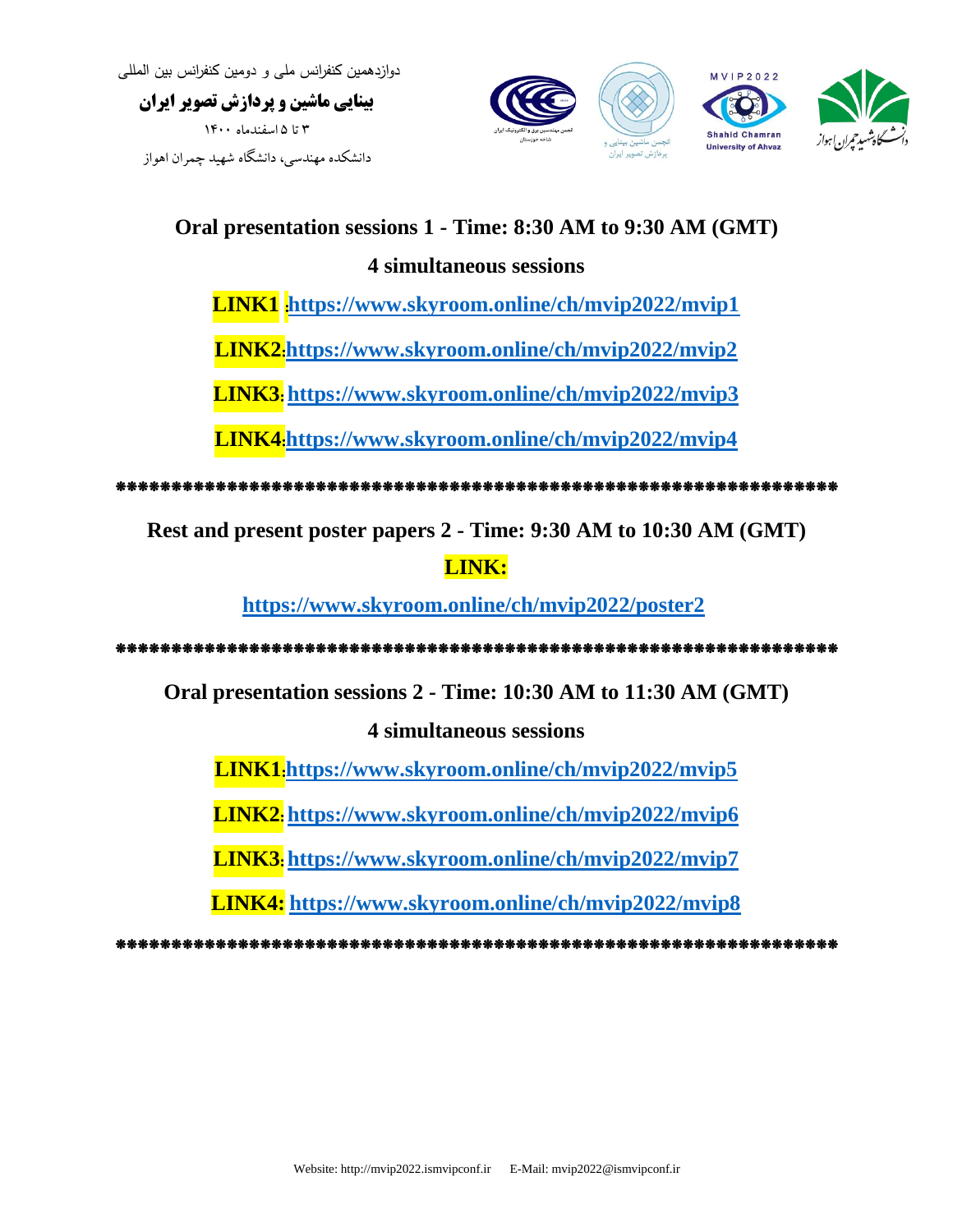**بینایی ماشین و پردازش تصویر ایران** 

3 تا 5 اسفندماه 1400

دانشکده مهندسی، دانشگاه شهید چمران اهواز



## **The first Specialized Panel –**

### **Wednesday, Feb. 23, 2022 – 11:30 AM-13:00 PM (GMT)**

**LINK: <https://www.skyroom.online/ch/mvip2022/panel>**

**Speakers:**

**Mohsen Soryani, Associate Professor at Iran university of science and technology,** 

**Hamid Abrishami Moghaddam, Professor at K.N. Toosi University of Technology,**

**Shohreh Kasaei, Professor at Sharif University of Technology**

**Setareh Rezaee, Ph.D. Candidate and Researcher at University of Medical Center Groningen (UMCG), Groningen, Netherland**

**Topic of Talk**: **The Future of Deep Learning in Machine Vision and Image Processing**

\*\*\*\*\*\*\*\*\*\*\*\*\*\*\*\*\*\*\*\*\*\*\*\*\*\*\*\*\*\*\*\*\*\*\*\*\*\*\*\*\*\*\*\*\*\*\*\*\*\*\*\*\*\*\*\*\*\*\*\*\*\*\*\*\*

## **The Second keynote speech –**

## **Wednesday, Feb. 23, 2022 – 13:30 PM-14:30 PM (GMT)**

**LINK**: **<https://www.skyroom.online/ch/mvip2022/keyspeech>**

### **Keynote Speaker: Professor Kevin Tansey, University of Leicester, Leicester, United Kingdom**

**Topic of Talk: Using deep learning techniques using remotely sensed satellite data products for improved agricultural yield estimations**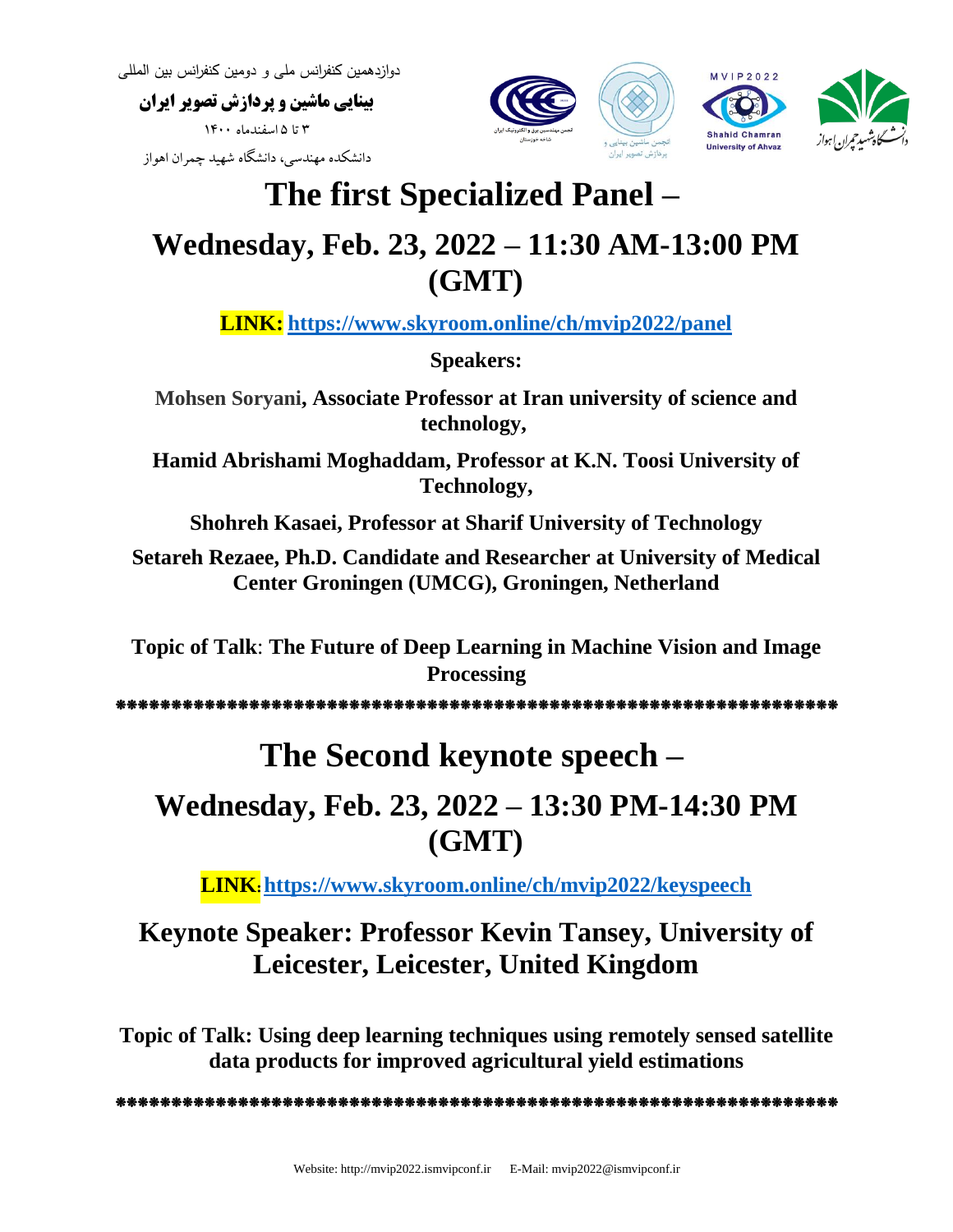**بینایی ماشین و پردازش تصویر ایران**  3 تا 5 اسفندماه 1400 دانشکده مهندسی، دانشگاه شهید چمران اهواز



# Thursday, February 24, 2022

**Oral presentation sessions 3 - Time: 4:30 AM to 06:00 AM (GMT)**

### **4 simultaneous sessions**

**LINK1** : **<https://www.skyroom.online/ch/mvip2022/mvip9>**

**LINK2**:<https://www.skyroom.online/ch/mvip2022/mvip10>

**LINK3** : **<https://www.skyroom.online/ch/mvip2022/mvip11>**

**LINK4** : **<https://www.skyroom.online/ch/mvip2022/mvip12>**

\*\*\*\*\*\* \*\*\*\*\*\*\*\*\*\*\*\*\*\*\*\*\*\*\*\*\*\*\*\*\*\*\*\*\*\*\*\*\*\*\*\*\*\*\*\*\*\*\*\*\*\*\*\*\*\*\*\*\*\*\*\*\*\*\*

**Rest and present poster papers 3 - Time: 06:00 AM to 06:15 AM (GMT)**

**LINK**: **<https://www.skyroom.online/ch/mvip2022/poster3>**

\*\*\*\*\*\*\*\*\*\*\*\*\*\*\*\*\*\*\*\*\*\*\*\*\*\*\*\*\*\*\*\*\*\*\*\*\*\*\*\*\*\*\*\*\*\*\*\*\*\*\*\*\*\*\*\*\*\*\*\*\*\*\*\*\*

### **The Third keynote speech –**

### **Thursday, Feb. 24, 2022 – 06:15 PM-07:45 PM (GMT)**

**LINK**: **<https://www.skyroom.online/ch/mvip2022/keyspeech>**

### **Keynote Speaker: Professor Danfeng Hong, Aerospace Information Research Institute, Beijing, China**

**Topic of Talk: Deep Learning for Remote Sensing Image Analysis**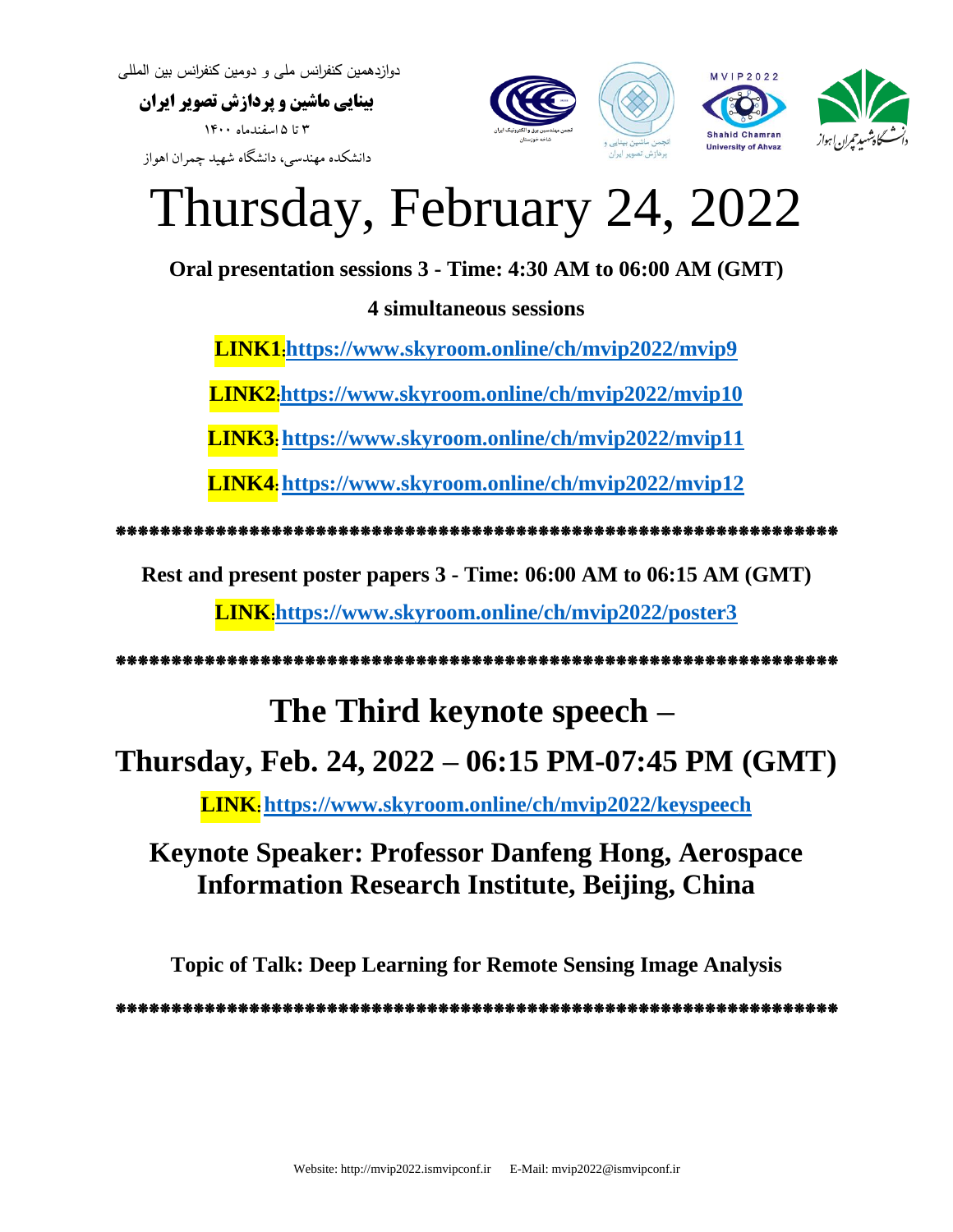**بینایی ماشین و پردازش تصویر ایران**  3 تا 5 اسفندماه 1400 دانشکده مهندسی، دانشگاه شهید چمران اهواز



**Oral presentation sessions 4 - Time: 08:00 AM to 09:00 AM (GMT)**

#### **4 simultaneous sessions**

**LINK1: <https://www.skyroom.online/ch/mvip2022/mvip13>**

**LINK2** : **<https://www.skyroom.online/ch/mvip2022/mvip14>**

**LINK3** : **<https://www.skyroom.online/ch/mvip2022/mvip15>**

**LINK4** : **<https://www.skyroom.online/ch/mvip2022/mvip16>**

\*\*\*\*\*\*\*\*\*\*\*\*\*\*\*\*\*\*\*\*\*\*\*\*\*\*\*\*\*\*\*\*\*\*\*\*\*\*\*\*\*\*\*\*\*\*\*\*\*\*\*\*\*\*\*\*\*\*\*\*\*\*\*\*\*

**Rest and present poster papers 4 - Time: 09:00 AM to 10:00 AM (GMT)**

**LINK**: **<https://www.skyroom.online/ch/mvip2022/poster4>**

\*\*\*\*\*\*\*\*\*\*\*\*\*\*\*\*\*\*\*\*\*\*\*\*\*\*\*\*\*\*\*\*\*\*\*\*\*\*\*\*\*\*\*\*\*\*\*\*\*\*\*\*\*\*\*\*\*\*\*\*\*\*\*\*\*

## **The Fourth Keynote Speech – Thursday, Feb. 24, 2022 – 10:00 AM-11:30 AM (GMT)**

**LINK: <https://www.skyroom.online/ch/mvip2022/keyspeech>**

### **Keynote Speaker: Dr. Gerald Schaefer, Loughborough University, Loughborough, UK**

**Topic of Talk: Content-based image retrieval in the JPEG compressed domain**

\*\*\*\*\*\*\*\*\*\*\*\*\*\*\*\*\*\*\*\*\*\*\*\*\*\*\*\*\*\*\*\*\*\*\*\*\*\*\*\*\*\*\*\*\*\*\*\*\*\*\*\*\*\*\*\*\*\*\*\*\*\*\*\*\*\*\*\*\*\*\*\*\*\*\*\*\*\*\*\*\*\*\*\*\*\*\*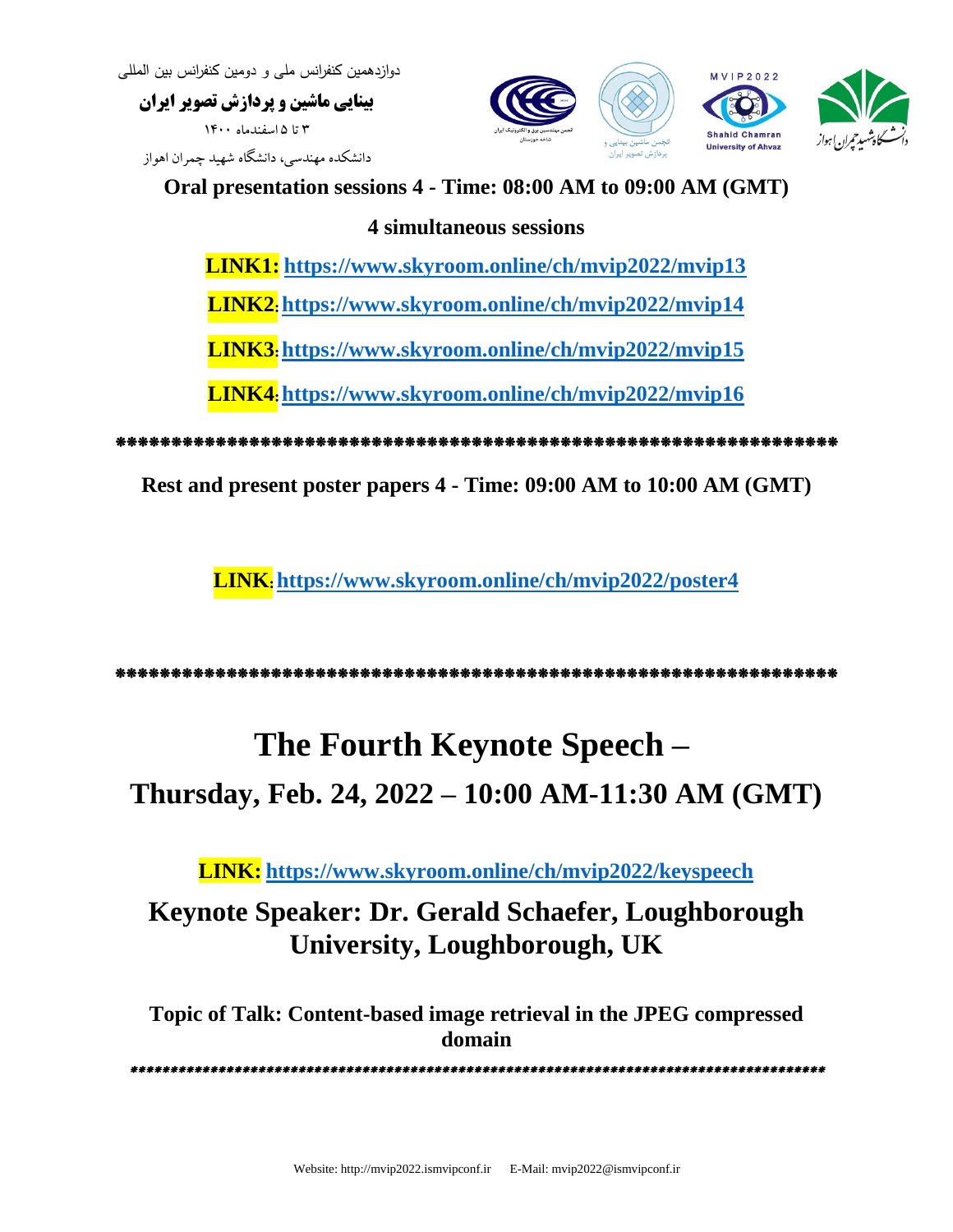**بینایی ماشین و پردازش تصویر ایران**  3 تا 5 اسفندماه 1400 دانشکده مهندسی، دانشگاه شهید چمران اهواز



## **The second Specialized Panel –**

## **Thursday, Feb. 24, 2022 – 11:30 AM-13:00 PM (GMT)**

**LINK** :**<https://www.skyroom.online/ch/mvip2022/panel>**

**Speakers :**

**Ehsanollah Kabir, Professor at Tarbiat Modares University, Tehran, Iran**

**Payman Moallem, Professor at University of Isfahan, Isfahan, Iran**

**Shahriar Baradaran Shokouhi, Associate professor at Iran University of Science & Technology, Tehran, Iran**

**Mahmood Fathy, Professor at Iran University of Science and Technology, Tehran, Iran**

**Topic of Talk: Application of image processing and machine vision in the diagnosis and evaluation of environmental pollution**